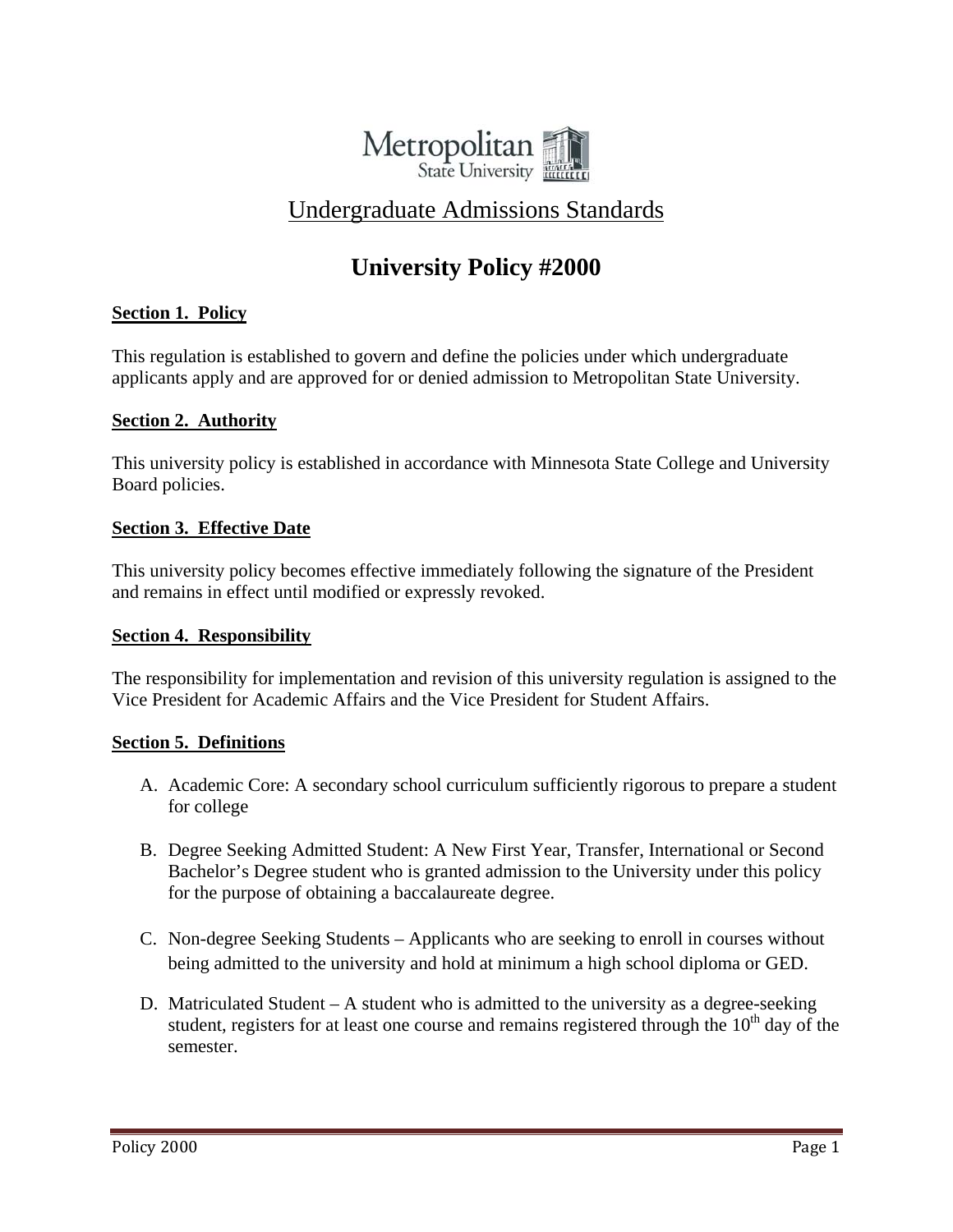- E. New First Year Student An applicant who has attempted fewer than 16 semester or 24 quarter credits of normally transferrable post-secondary course work. This definition is for the purpose of admission processing and evaluation.
- F. Transfer Student An applicant who has attempted 16 semester or 24 quarter credits or more of normally transferrable post-secondary course work. This definition is for the purpose of admission processing and evaluation.
- G. PSEO Students Applicants who are current high school juniors or seniors who are approved for the State of Minnesota postsecondary enrollment option (PSEO) at their current high school.
- H. International Students Applicants for admission as degree-seeking students who are not U.S. citizens or permanent residents of the U.S., engaging in a full-time/part-time academic study in accredited educational institutions. Individuals with visas including F, J, H, L, M, TN, who are studying in the U.S. are considered international students.
- I. Second Bachelor's Degree Students Applicants for admission as degree-seeking students who hold baccalaureate degrees from institutions of higher education.
- J. Certificate Seeking Students Applicants for admission who are seeking a certificate.

#### **Section 6. Application Requirements**

Students shall be considered for admission to the University upon submission of a complete application. A complete application shall consist of:

- A. Complete and accurate Metropolitan State University application for admissions.
- B. Payment of any required application fee.
- C. Required academic transcripts:
	- a. New First Year Student: An official high school transcript showing the date of graduation or official GED with date of completion and all post secondary transcript(s) even if no credit or clock hours were earned.
	- b. Transfer Student: Official transcripts for all post-secondary institutions at which the student previously **enrolled** (even if no credit or clock hours were earned) , and official transcripts for all post-secondary credits; such as military, CLEP, and advanced placement. Any credits earned from post-secondary institutions outside the US, must be documented by an official transcript and a course by course ECE or WES evaluation.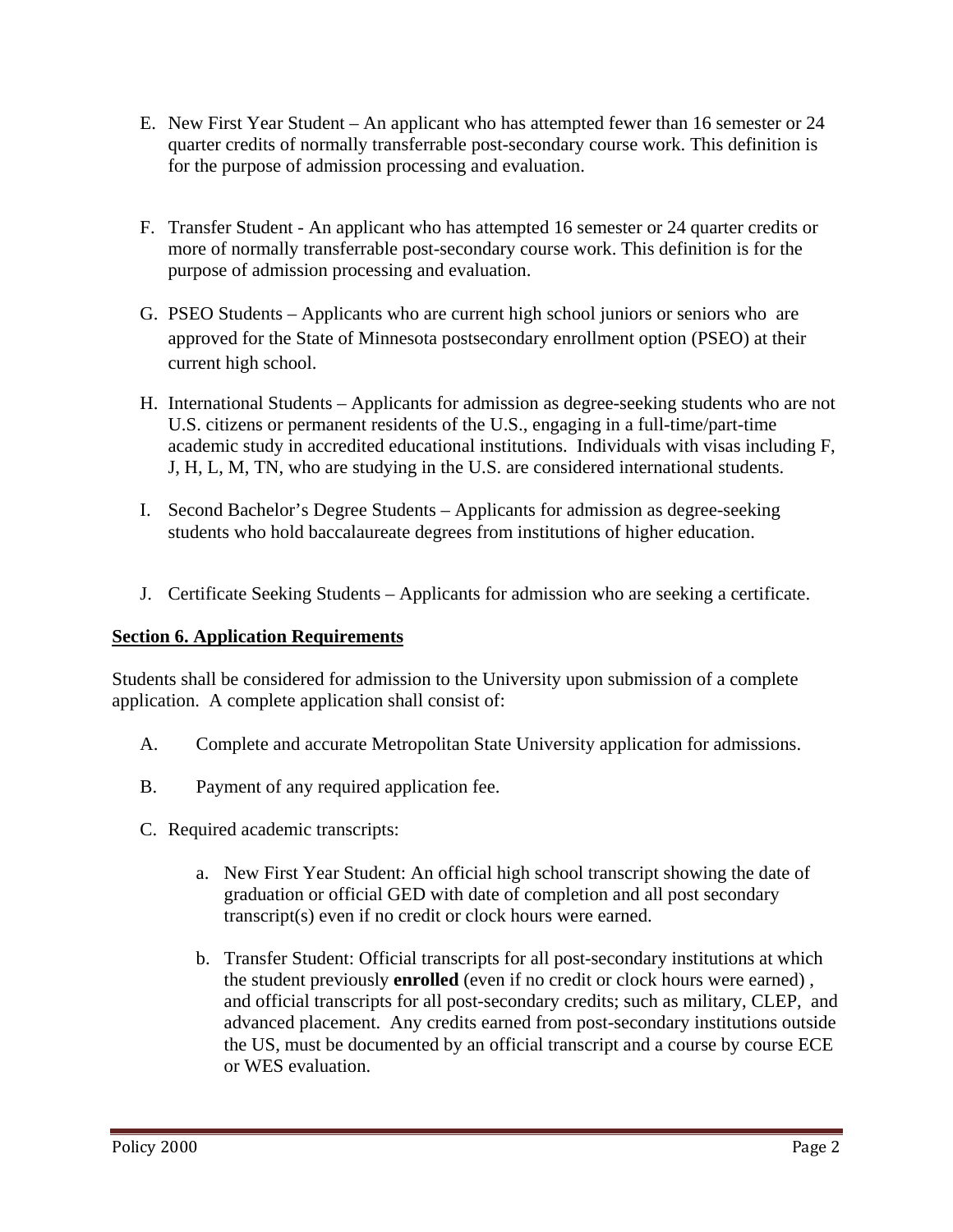## **Section 7: Offer of Admission to the University**

Metropolitan State University shall admit students with completed application files who are able to benefit from the educational offerings of the institution. Admission to the University does not guarantee admission to a specific majors, programs or courses. Application of specific criteria to a category of applicants shall be defined in the University Undergraduate Admission Procedure.

- A. **New first year students.** To be considered for admission to the university as a new first year student, students shall have completed courses determined to be college preparatory or which provide mastery of equivalent competencies in grades 9-12 as defined by MnSCU Policy.
- B. **Transfer students.** Must have a cumulative GPA of 2.0 or better and must have a level of academic achievement that is at least equal to the standard required for good academic standing at the transfer institution.

#### **Section 8: Denial of Admission**

The University reserves the right to deny admission to any applicant. Reasons for denial of admission include, but are not limited to:

A. Failing to meet the admission criteria;

- B. Academic suspension or dismissal from a previous post-secondary institution. Applicants under academic suspension from another institution will not be considered for admission for at least one full year since the suspension was imposed.
- C. Disciplinary suspensions or dishonorable dismissals from a previous post-secondary institution. Any application for admission will not be considered for at least one full year since the suspension or expulsion was imposed.
- D. Conduct that violates the Student Code of Conduct (University Policy #1020) any time prior to the final evaluation of the admission application. Denial under this subsection D shall be consistent with the standards for disciplinary action under the Student Code of Conduct policy.
- E. Falsification or omission of relevant information on the application for admission, or submission of fraudulent or altered academic credentials.

Applicants denied admission may appeal, consistent with university procedures.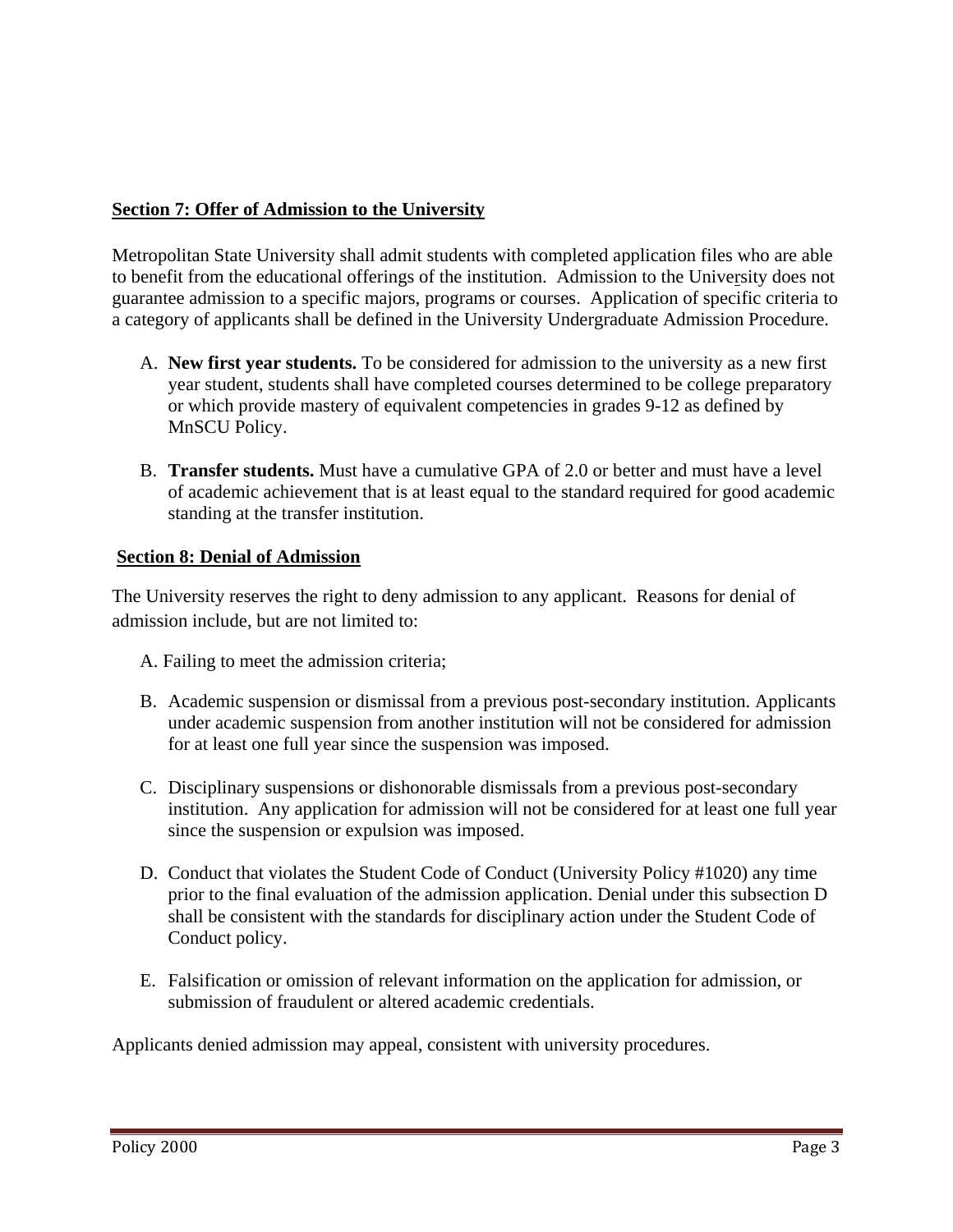## **Section 9: Cancellation of Admission to the University**

An offer of admission to the University shall be canceled upon the occurrence of any of the following events:

- A. Failure to enroll in and attend at least one credit-bearing course within the first three consecutive semesters of the semester for which the student was admitted to the University;
- B. Post-admission evidence of deliberate omission or falsification of information relevant to the application for admission;
- C. Academic dismissal from another institution;
- D. Dismissal for disciplinary reasons from another institution including Metropolitan State University.

#### **Section 10. End dating of Admission Status**

A matriculated student's admission status shall be end dated upon the occurrence of the following:

- A. Failure to enroll in and receive a grade in any credit-bearing course for nine consecutive semesters. For the purposes of this policy, a grade is defined as A, B, C, D, F (including + and – grades), I, S, NC, W or AU.
- B. Completion of a Metropolitan State baccalaureate degree program
- C. Discovery of B, C, D in section 9

## **Section 11. Readmitted Students**

Previously admitted and/or matriculated students whose admission to the University is end dated under section 9 and 10 of this policy must complete a new application for undergraduate admission and submit new official transcripts from all post-secondary institutions. These students will be expected to meet any admission and academic program requirements in place at the time of re-admission. They will not be required to pay another application fee.

## **Section 12. Review**

This policy will be reviewed by the Vice Presidents for Academic Affairs and Student Affairs as needed.